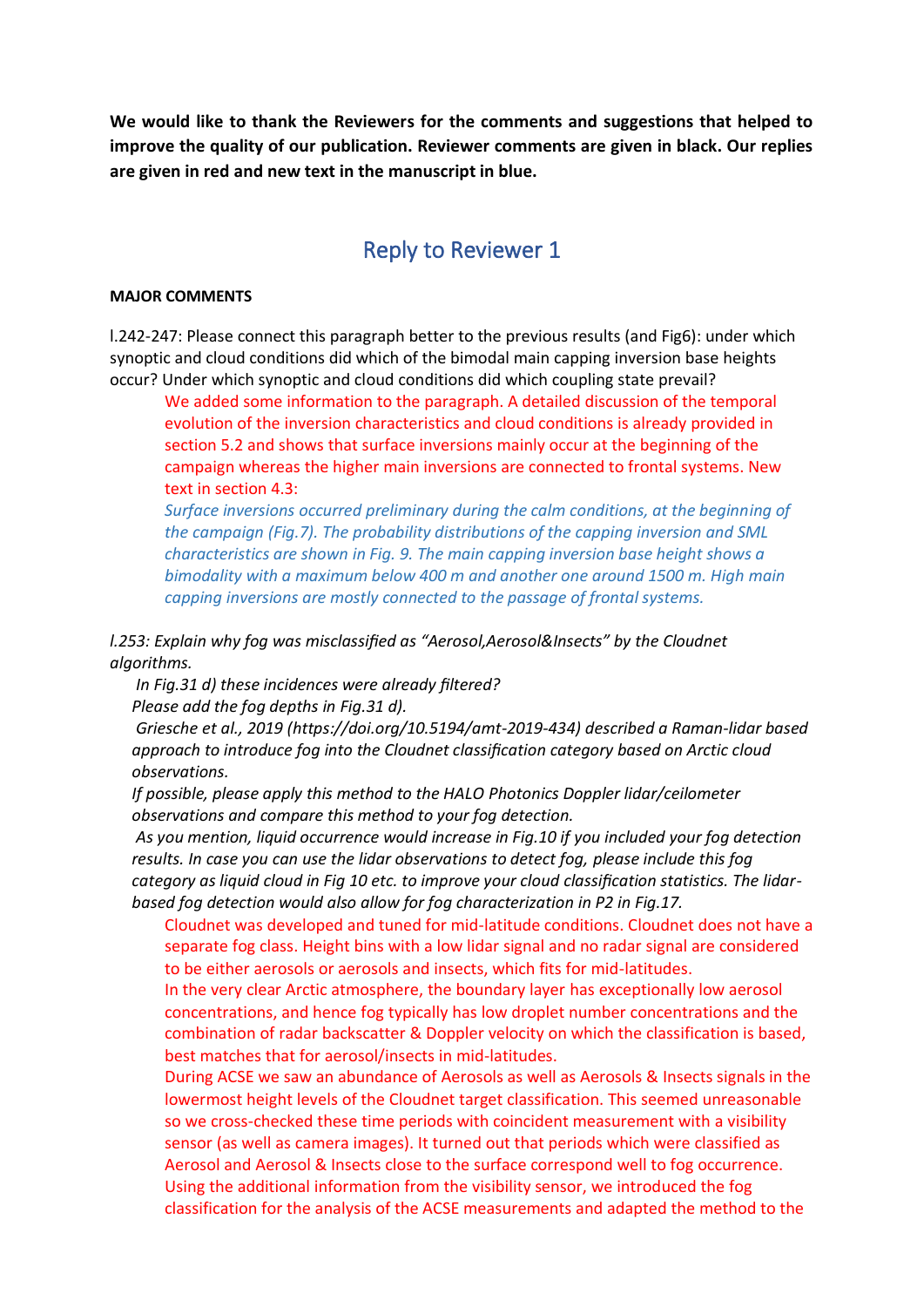data collected during AO2018.

A fog classification as part of the Cloudnet retrieval is still under development under the lead of Ewan O'Connor.

Data in Fig 4d was not filtered. It shows the original Cloudnet categories. Filtering is applied prior to all subsequent analysis.

Using the fog detection method of Griesche would give us information of fog occurrence However, it might not necessarily give fog heights as the HALO lidar signal might already be completely attenuated before reaching the top of the fog layer in thick fog (Griesche et al had a different lidar). Hence, the obtained data would only give us fog occurrence, which we already get from the visibility sensor. Therefore, we won't be able to use their approach or include the results in the mentioned figures & results. We tried to add fog depth to Fig. 6d (Now 7d) but decided against it because the y-axis goes up to 10km so fog depths of 150m are not properly visible in the figure.

*l.280f: A fixed threshold of Cloudnet mixed-phase layer depth of 700m seems a bit arbitrary for determination of single vs multiple cloud layers. The used reference Sotiropolou et al., 2014 is missing in the reference list. Based on your radar and radiosonde observations, you can determine if the clouds are thick mixed-phase clouds or actually multi-layer mixed-phase clouds as illustrated by Vassel et al., 2019 (https://doi.org/10.5194/acp-19-5111-2019). – Please apply this method to substantiate your AO2018 cloud statistics overview. This will then of course also affect the single-vs-multi-layer cloud statistics in Fig.14+15 and the discussion on p.12ff.*

We added the reference to Sotiropolou et al. 2014.

Furthermore, we applied Vassel et al's method to our data set. This gives us additional information of potential seeding MLCs for the drift period, when both radiosondes & cloud radar data were available. We added the results in section 4.3 and 5.3. They show that our hypothesis is plausible. The data show that there are potentially 48% of the time multi-layer seeding clouds if we assume an ice crystal size of 400μm. The results in Fig. 14+15 (now 15+16) remain unchanged as Vassels approach cannot directly be applied to our results as the required radiosondes have a time resolution of 6 hours, whereas Cloudnet has a 30sec time resolution. The substantial variability on time scales much shorter than 6 hours means we cannot simply interpolate the radiosonde saturation measurements to the Cloudnet time base. However, we have added the results from Vassels method as a separate figure for the individual periods to Fig. 14 (now Fig. 15) and added it to the discussion of the results in section 5.3.

The overall description of the applied method was added to section 4.4:

*Vassel et al. (2019) provide a method to detect possible seeding events combining radiosonde and radar data. In step one ice-supersaturated and ice-subsaturated layers are identified using relative humidity data from radiosonde profiles. The sublimation of an ice crystal through the subsaturated layer is calculated assuming an initial size of 400 μm, but is also calculated for 100 and 200 μm. If the ice crystal is not fully sublimated when reaching a lower supersaturated layer, potential seeding is taking place. In a second step the results are cross-checked for actual cloud occurrence using radar reflectivity. Radiosonde data were available every 6 hours and radar data were only available during the drift period. Hence, Vassel et al.'s method was applied 6 hourly between 13 August until 14 September. 12% of the data show no cloud occurrence. Results for single layer and multi-layer clouds vary with assumed ice crystal size. Single-layer clouds occur in 32% (r=100 μm: 50%, r=200 μm: 38%) of the analysed profiles for an assumed size of 400 μm.*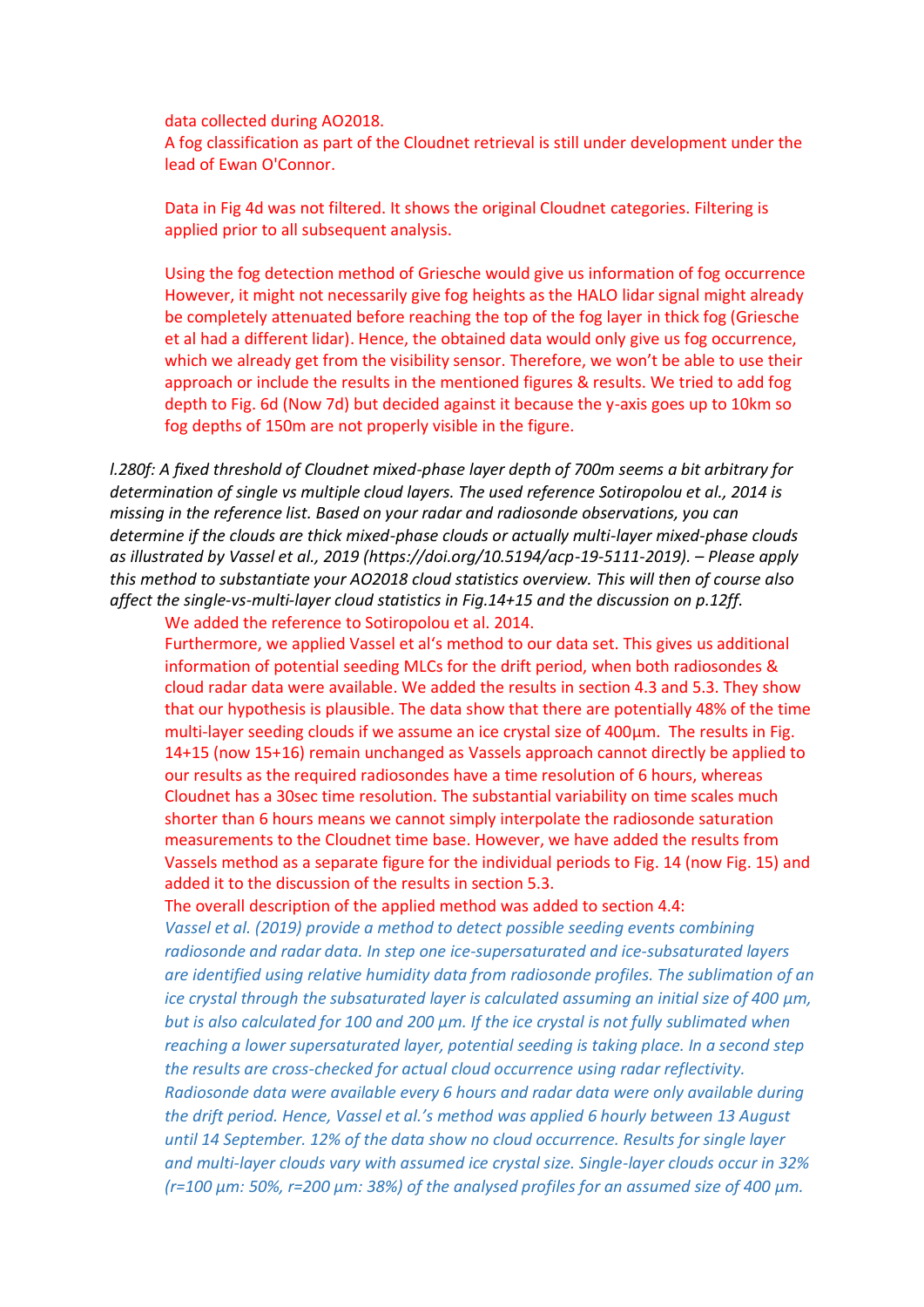*Non-seeding multi-layer clouds occur in 13% (r=100 μm: 8%, r=200 μm: 11%), seeding multi-layer clouds in 37% (r=100 μm: 18%, r=200 μm: 30%) of the profiles and profiles with both, seeding and non-seeding layers in 11% (r=100 μm: 7%, r=200 μm: 9%). These results strengthen our hypothesis of multi-layer seeding clouds and these limitations should be kept in mind for comparisons with other observational results not obtained with the Cloudnet algorithm.*



Figure 15: (a) Frequency of occurrence of different types of single-layer clouds (SLC), multi-layer clouds (MLC) and no clouds from the Cloudnet results for all available key periods. P2 was excluded from the analysis as no radar data were available. (b) Frequency of occurrence of no clouds, SLC and potentially seeding and non-seeding MLC using Vassel et al.'s (2019) method for assumed ice crystal sizes of 400 μm (left), 200 μm (middle) and 100 μm (right).

*Section5.3: In multi-layer cloud conditions, please explain why you compare the statistics of first and second layer cloud base and depth (Fig.16)..if you do not do a more detailed/precise characterization of multi-layer clouds as suggested above, these differences don't seem to have a solid basis.* 

We show the statistics of the first two layers separately as merging the results of the cloud layers would skew the statistics. We decided to only show results from the first two layers as they seem the most relevant for boundary-layer cloud interactions. This analysis also follows the same approach as that of previous studies, and thus provides a consistent means of comparing conditions across studies.

*Precipitation conditions were only mentioned briefly in the manuscript even though cloud radar and micro rain radar measurements were made. Please describe Fig.4f more in detail and include a discussion of Fo of precipitation during the different periods, accumulated precip amount, snow vs rain vs supercooled drizzle.*

We have replaced the precipitation intensity in Fig.4 f (now Fig. 5) with the accumulated precipitation amount. Furthermore, we added form of precipitation to Fig. 5 and to the discussion. The measurements show that almost all precipitation fell as snow or ice (93.3%), another 4.6% as freezing drizzle and 1.8% as freezing rain. Only 1.3% of the precipitation was liquid, either drizzle or rain. Larger precipitation events were linked to frontal systems.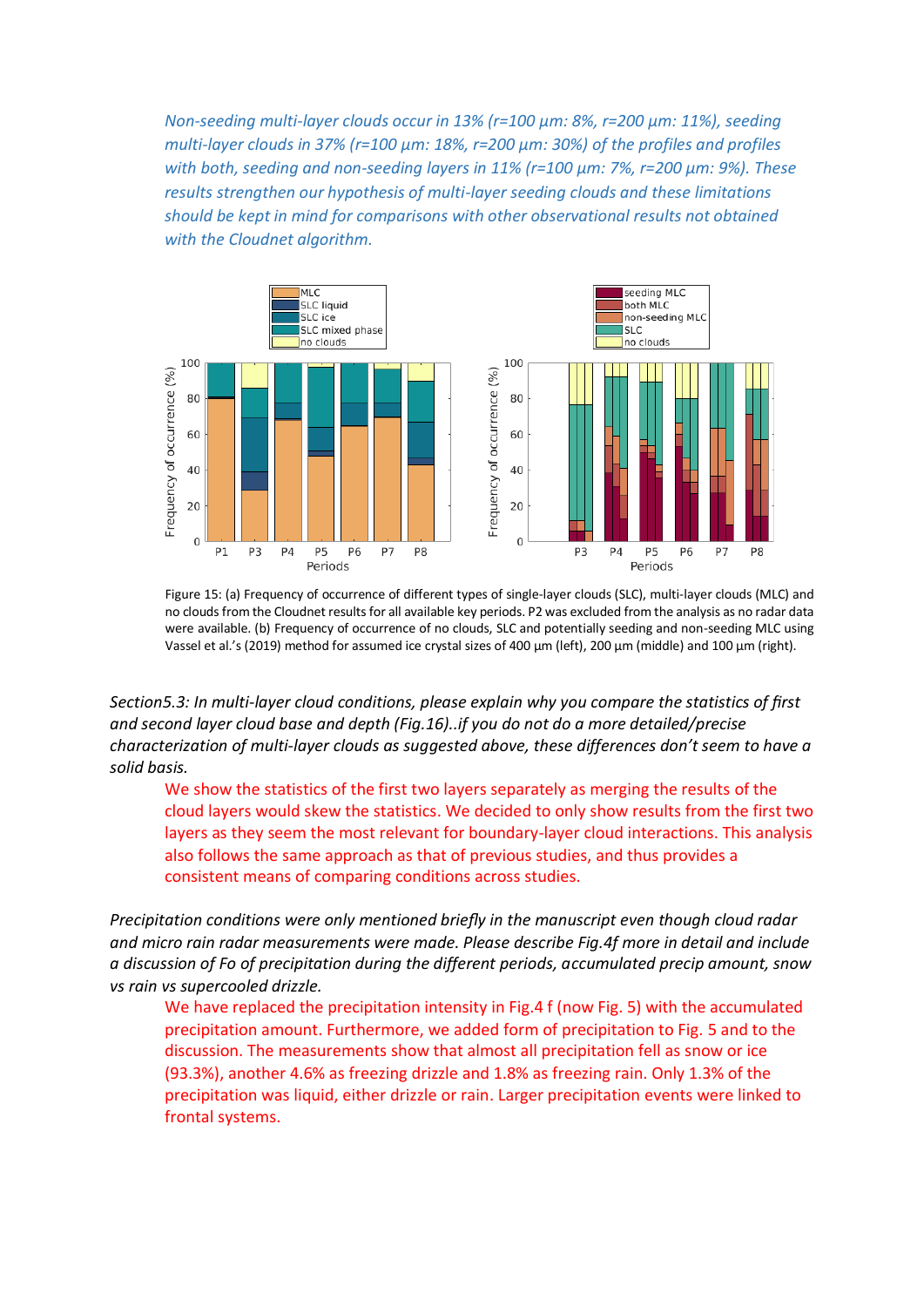

Figure 5: Time series of (a) surface temperature, near-surface air temperature, and 14-day running mean of nearsurface temperature, (b) 12-h running mean of surface energy ± one standard deviation (shaded area), (c) RHw and RHi, (d) wind speed and wind direction, (e) air pressure, (f) visibility, accumulated precipitation and precipitation type. Data in (a), (c), (e), (f) are from instruments installed on the 7th deck of the ship. Turbulent fluxes for calculation of (b) and wind measurements are from the foremast of the ship. Net radiation for calculation of (b) is from measurements on the ship (blue line) and the station on the ice floe (red line). Vertical dashed lines mark the identified key periods P1 to P8 and the grey shaded area represents the drift period. The precipitation type in (f) is color coded. Grey is missing data, blue is drizzle and rain, green is snow and ice.

#### **MINOR COMMENTS**

- *p.1 abstract: mention that the Arctic Ocean 2018 was a ship-based expedition with the Swedish icebreaker Oden* 

Done

*The Arctic Ocean 2018 (AO2018) took place in the central Arctic Ocean in August and September 2018 on the Swedish icebreaker Oden*

- *l.28f and following: citations to one specific fact should always be in chronological order*  Changed order of citations to chronological order
- *l.29: past five years is not true anymore since we are now in 2020, please rephrase* Updated the statement with data from latest Arctic Report *The past six years (2014-2019) were the warmest in the record starting in 1900 (Richter-Menge et al., 2019).*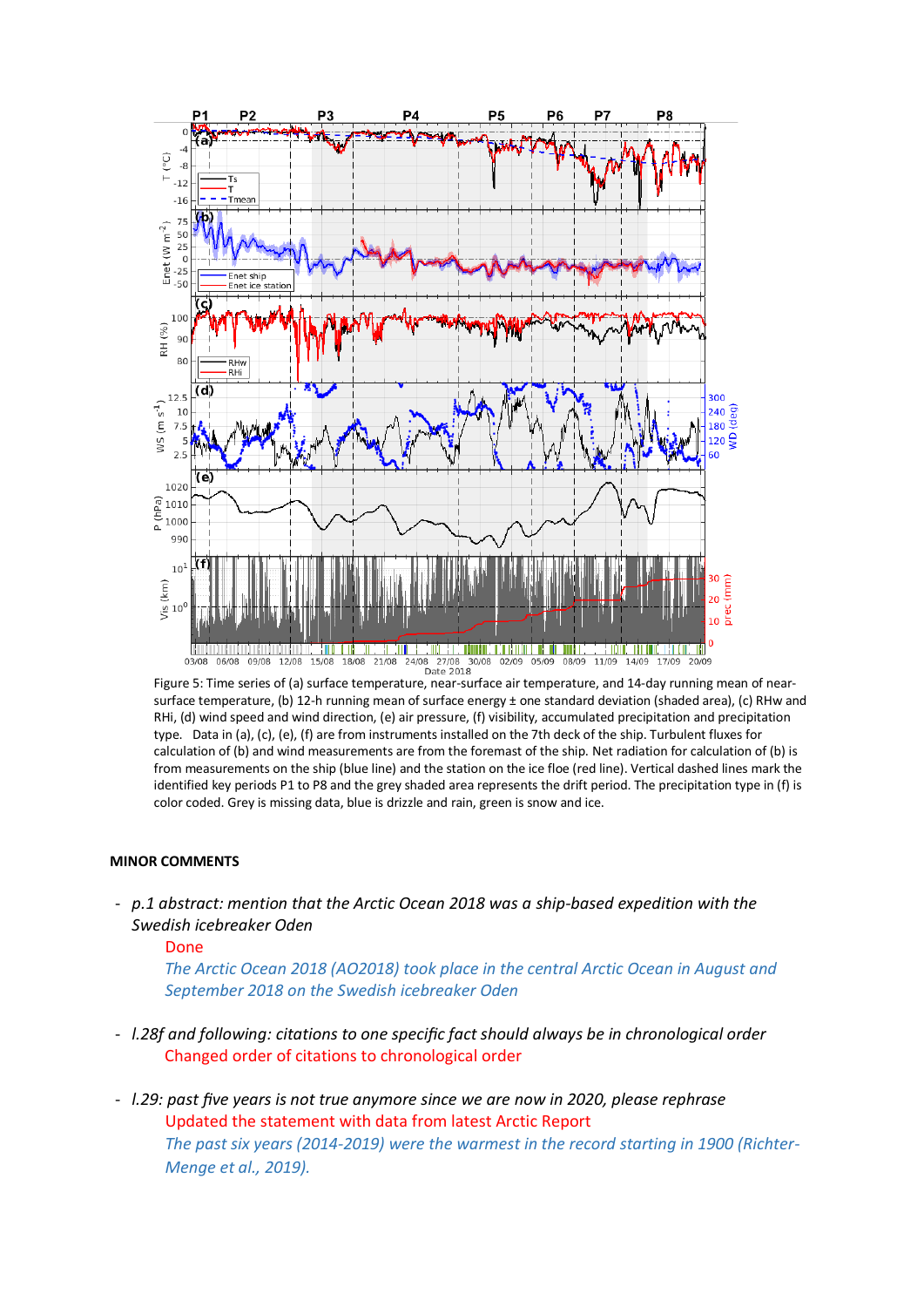- *-l.45: mid-latitudes are only well-characterized in the Northern Hemisphere, please adjust.*  Done *Cloud feedback processes in the Arctic are particularly challenging for models as there are notable differences to the more commonly studied lower latitudes and tropics*
- *l.52: radiative effect of mixed-phase clouds is surface dependent: over ice warming, over open ocean not. Please be more specific.* changed it to ice surface.
- *l.66f: The comparability of AO2018 to the mentioned four previous campaigns would benefit from a map and a table: A map showing the focus areas of the other campaigns and the corresponding sea ice cover (in comparison to Fig1.) and a table stating the time periods of the other campaigns - did they all happen during Aug-Sep or earlier in the summer?*  A map showing the other cruise tracks and a table with the expeditions times was added to the manuscript. See new Fig. 1 and Table 1
- *l.86: add websites of the two projects as footnote*  Done
- *l.89: "atmospheric" remote sensing instruments*  Done
- *l. 90f: Why was only the lidar horizontally stabilized?*  Since all the primary measurements used here are made during the ice drift, when Oden is moored to the floe, none of the instruments really need to be stabilised against ship motion. We stabilised the lidar so that it could usefully continue to make Doppler velocity measurements during transit, but only because we happen to have a motion-stabilised platform for it, made for the ACSE cruise where all the measurements were made underway. The radar was not routinely operated underway because of the risk of damage to the bearings on the steerable antenna during the harsh vibration of icebreaking. None of the other measurements require motion stabilisation here.
- *l.96: Just to clarify, 6 hourly radiosonde data instead of GDAS or ECMWF re-analysis was used in the Cloudnet processing of the data?* Yes, radiosonde data was used for Cloudnet processing
- *- p.4: Please include a photo of the Oden and label the positions of the mentioned long-list of instruments.*

We added the requested photo of Oden with instrument locations (new Fig. 2)

*- l.102 and 106: How did the two ceilometers compare?*

 There is a mean bias between the Vaisala and Campbell units of ~50m, but changes over time track closely between the two systems. The mean offset is most likely a result of how cloud base (threshold) is defined in the individual instrument's internal processing algorithms

*- l.127: Doesn't the LI-COR LI-7500 measures fluxes of water vapor and CO2?*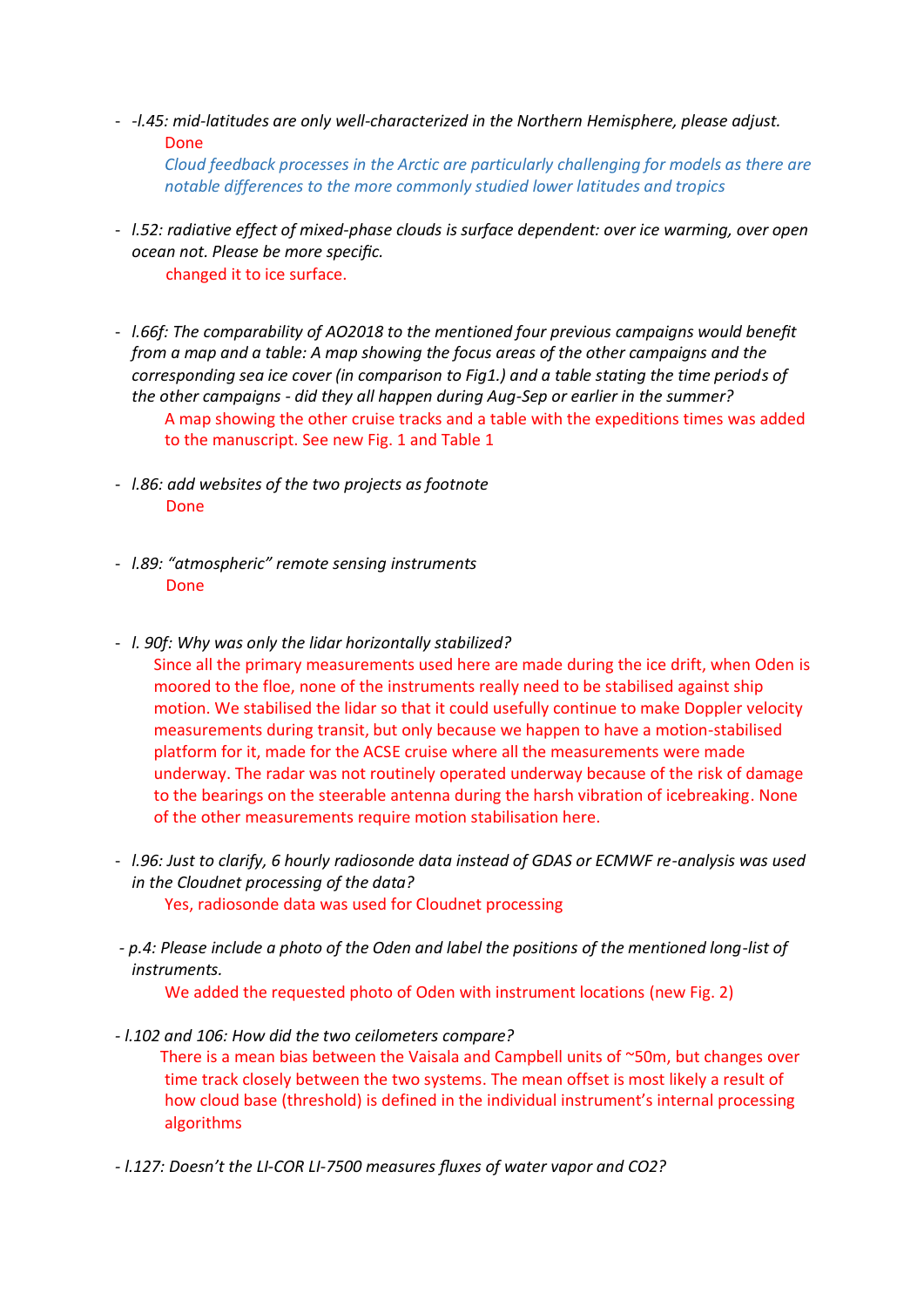In principle, yes the LI-7500 measured high rate fluctuations of  $CO<sub>2</sub>$  and is widely used to measure  $CO<sub>2</sub>$  fluxes. However, there are many problems with the instrument (contamination of  $CO<sub>2</sub>$  signal by overlap with water vapour absorption band, motion (and indeed orientation) sensitivity of  $CO<sub>2</sub>$  signal,...). These problems are particularly acute at sea (high humidity flux) and on ships (high degree of motion), and no one in the air-sea flux community trusts the instrument for CO<sub>2</sub> fluxes made from ships. CO<sub>2</sub> fluxes measurements were made from the foremast turbulence system, but using a more sensitive instrument, a Los Gatos Research Fast Greenhouse Gas Analyzer (FGGA). Measurements from a previous cruise with the same instruments are published in Prytherch et al. (2017). A second set of  $CO<sub>2</sub>$  flux measurements were made at the open lead site using a closed path Licor 7200 sensor. These have been submitted separately for publication.

*Prytherch, J., I. M. Brooks, P. Crill, B. Thornton, D. J. Salisbury, M. Tjernström, L. Anderson, M. C. Geibel, C. Humborg, 2017: Direct determinatio Prytherch, J., I. M. Brooks, P. Crill, B. Thornton, D. J. Salisbury, M. Tjernström, L. Anderson, M. C. Geibel, C. Humborg, 2017: Direct determination of the air-sea CO2 gas transfer velocity in Arctic sea ice regions, Geophys. Res. Letts, 44, doi:10.1002/2017GL073593n of the air-sea CO2 gas transfer velocity in Arctic sea ice regions, Geophys. Res. Letts, 44, doi:10.1002/2017GL073593*

*- l.128: at which altitude above the snow surface were the solar- and IR radiometers installed? Please add.*

At 1.5 m height. Added to text.

- *- l.161: Define how the "net surface energy" was determined, it should be the sum of the net radiation + latent + turbulent heat fluxes + ground (soil) heat flux.*  Net surface energy is defined as Enet= net radiation  $-$  lhf  $-$  shf; we were not trying to define the total surface energy budget but only the atmospheric side of the energy budget
- *– Did you measure ground heat flux? Or do you refer to "net surface radiation" instead of energy? (Also Fig5f) Please be precise in your use of "net surface radiation budget" vs "net surface energy budget" throughout the manuscript*

No we didn't as we focused on clouds we measured atmospheric side of the energy budget only (radiation + turbulent fluxes). We went over the manuscript and tried to make sure that descriptions are precise when referring to radiation or energy budgets.

- *- l.188: "near-surface air" instead of "surface"*  Done
- *- l.200: "wind speeds"*

Done

*-l.253: You have not mentioned the duty cycle of the radar measurements previously. In the measurement description please add the cycle of cloud radar RHI scans (1x/hour? 2x/hour?...?) as well as the RHI scan angles.*

Duty cycle was an RHI scan every 30 minutes, staring vertically the rest of the time. It was added to the text.

*- l.274: According to Fig10 b) and c), mixed-phase clouds had a higher occurrence frequency than ice clouds below 3.5km for both, the melt and freeze-up period. Also, mention that the Cloudnet target classification likely underestimates the FoO of mixed-phase clouds during multi-layer situations since it only classifies liquid in the presence of a lidar signal which in turn gets fully attenuated at an optical thickness of three though.*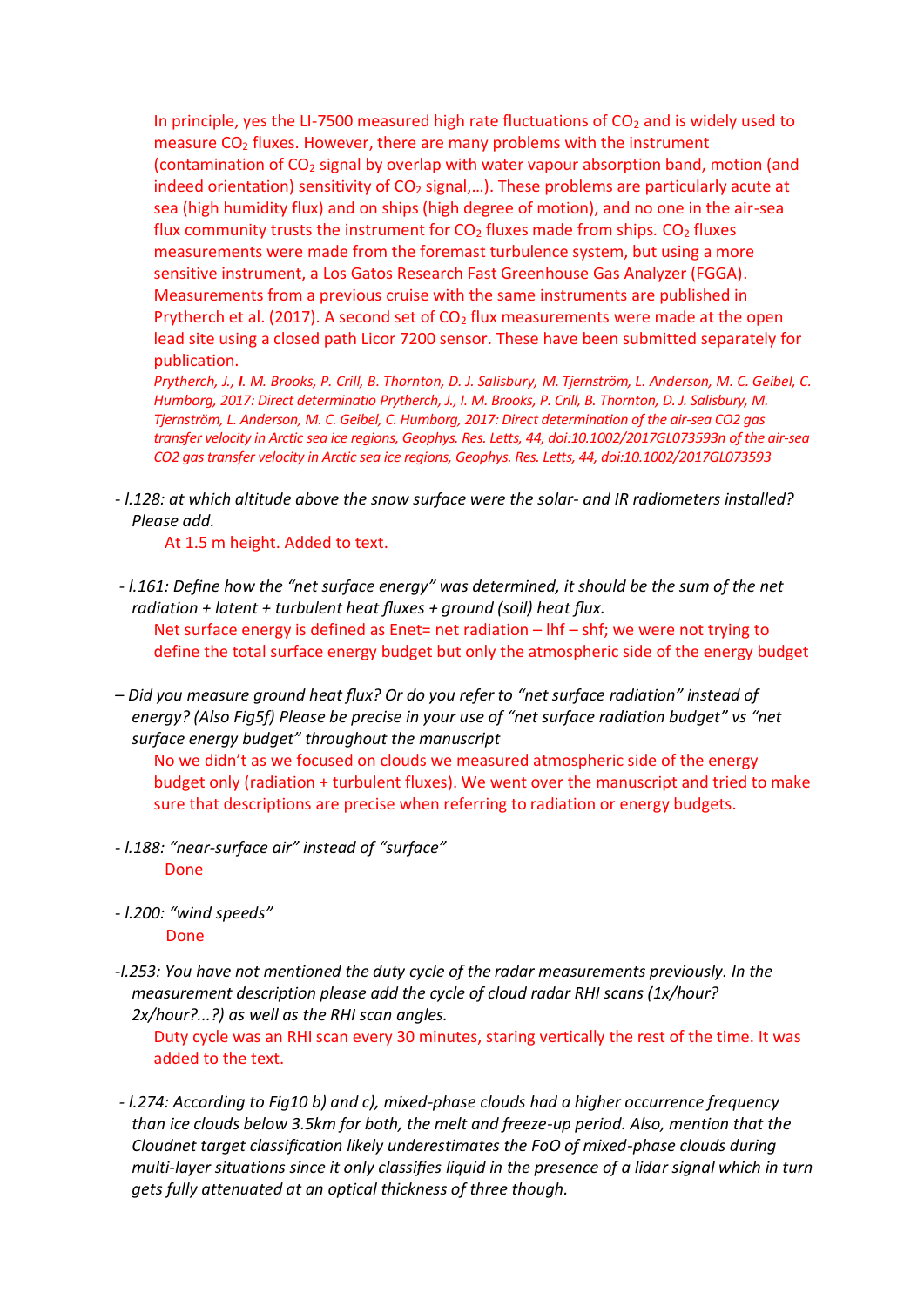Thank you for the comment. We corrected the sentence and added the potential uncertainty due to lidar attenuation to the text.

*These secondary maxima reflect the frequent occurrence of multiple cloud layers during AO2018. Mixed phase clouds were the most abundant cloud type, occurring below 3.5 km and some mixed phase clouds were observed up to a height of 8 to 9 km. Above these levels ice clouds dominated. However, mixed phase clouds might be underestimated in multi-layer cloud situation, if the lidar signal gets fully attenuated.* 

- *- l.287: I suppose the listed liquid cloud statistics again do NOT include the fog classification? – If so, please update after including the fog occurrence as liquid cloud.*  Fog is included as liquid cloud if it is reaching the lowest radar range gate at 156 m.
- *-l.290: It sounds like as if you used the Cloudnet target classification mask for cloud base altitude determination. Why don't you use the multiple lidar observations (HALO, 2x ceilometer) to determine cloud base? What are the lowest observation range gates of the lidars?*  We decided against using the ceilometer results as we would like to keep the results comparable to other campaigns where the Cloudnet algorithm is applied, and on the consistent cloudnet time/height grid. Note, however, that the cloudnet cloud base is derived from the lidar/ceilometer measurements, filtered through the algorithm. The additional ceilometer measurements that we have might not be available for other campaigns. Since we have already seen a 50m mean bias between the two ceilometers, resulting from different internal processing algorithms/thresholds, these do not necessarily provide a 'better' measure of cloud base than that from cloudnet.
- *- l.291: Again, emphasize that ice clouds refer to "ice clouds and ice precipitation" leading to such deep cloud depths.*  Added to manuscript
- *- l.325: Here you state that P7 was characterized by mostly cloudfree conditions. Fig.14 however shows that during P7 cloud-free conditions occurred only for about 5% of the time while for P3 and P8 cloud-free conditions occurred more frequently, namely about 15%, and 10% of the time. – Please adjust.*

Thanks for pointing that out. We changed the sentence accordingly.

*- l.404: Here you mention that cloud radar data was only available during the first 3 days of P8. – Please bundle data gaps earlier on in one paragraph when describing the measurements.* We added a description of data availability, which is shown in Table 2, to section 3 of the manuscript

*Ship based instrument systems were operated nearly continuously throughout the whole expedition (Table 2). The scanning doppler cloud radar could not be operated during heavy ice breaking between 5 and 13 August due to excessive vibration. The radar performed one Range-Height-Indicator (RHI) scan every 30 min and was operated in vertical stare mode the rest of the time. On the transit out of the ice it operated in vertical stare mode only. Precipitation data from the present weather sensor are only available from 13 August onwards. The rest of the data sets only have smaller data gaps.*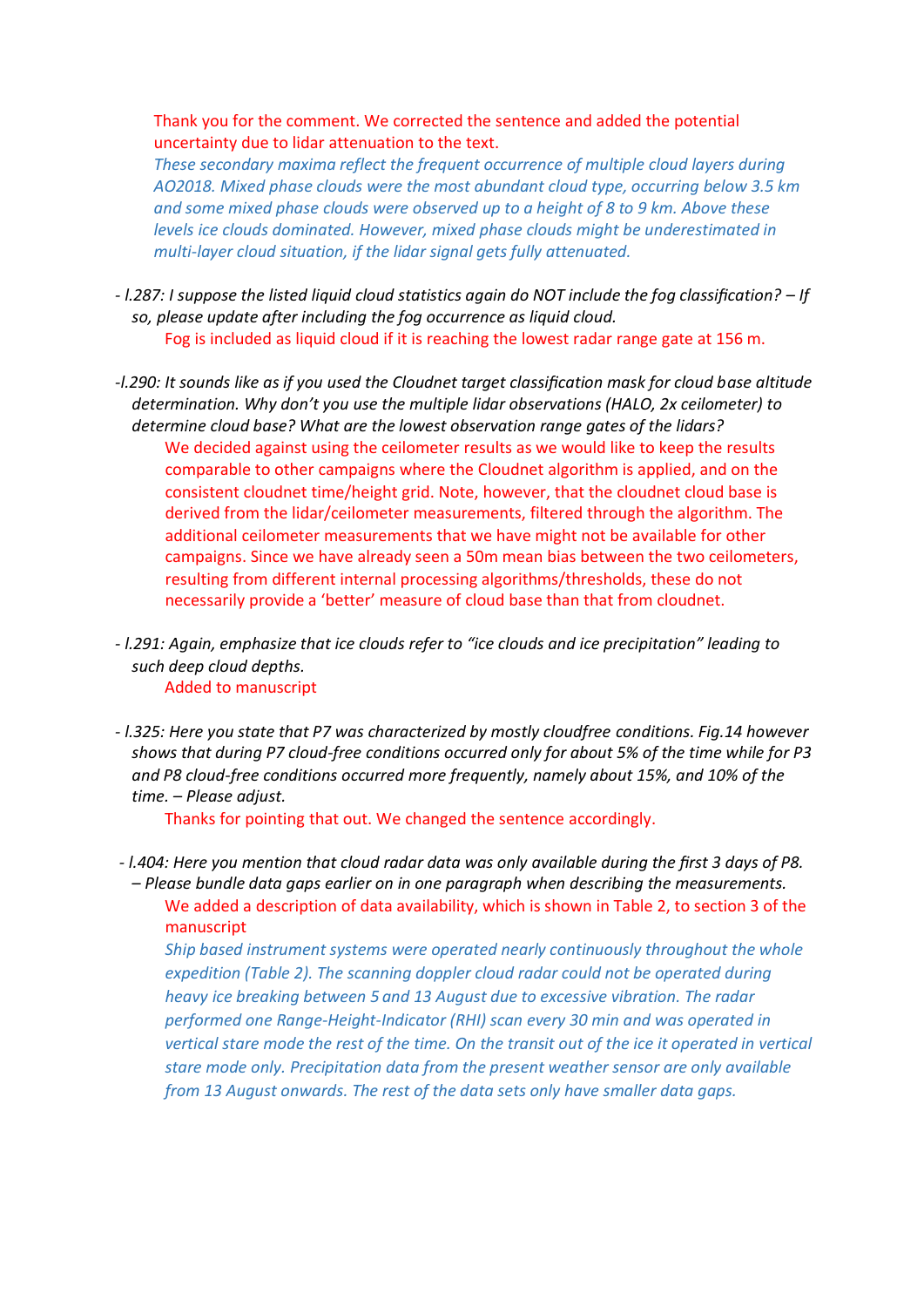### **Comments on Figures**:

Fig. 4: Please indicate the phase of the precipitation reaching the ground (snow/rain or ice/mixed-phase/liquid) in panel e). Did you experience supercooled drizzle?

We added precipitation type to Fig. 4f (now fig. 5f shown above). The measurements show that almost all precipitation fell as snow or ice (93.3%), another 4.6% as freezing drizzle and 1.8% as freezing rain. Only 1.3% of the precipitation was liquid, either drizzle or rain.

Fig.5: I am surprised that the PDF of SW/LW/Netsurface radiation balance do not differ much for the ship- vs. ice period. – Can you explain why?

SW: solar radiation is quite low so far north and albedo does not differ too much between transit and ice drift as transit was through heavy ice anyway. no open water periods are included in the statistics, so a similar radiation balance is really not surprising.

Fig.6: What do the grey stripes in d) represent? –Ok, seems like the answer is on p.10: No radar observations (and thus Cloudnet target classifications) were possible during the ice-breaking period between Aug 4-12. This should be mentioned much earlier. Also in Fig. 14 it should be explicitly stated in the caption that P2 had to be excluded.

We added the data availability to section 3 (see also answer above) and also to the captions of Fig. 6 (now Fig. 7) and Fig. 14 (Fig. 15).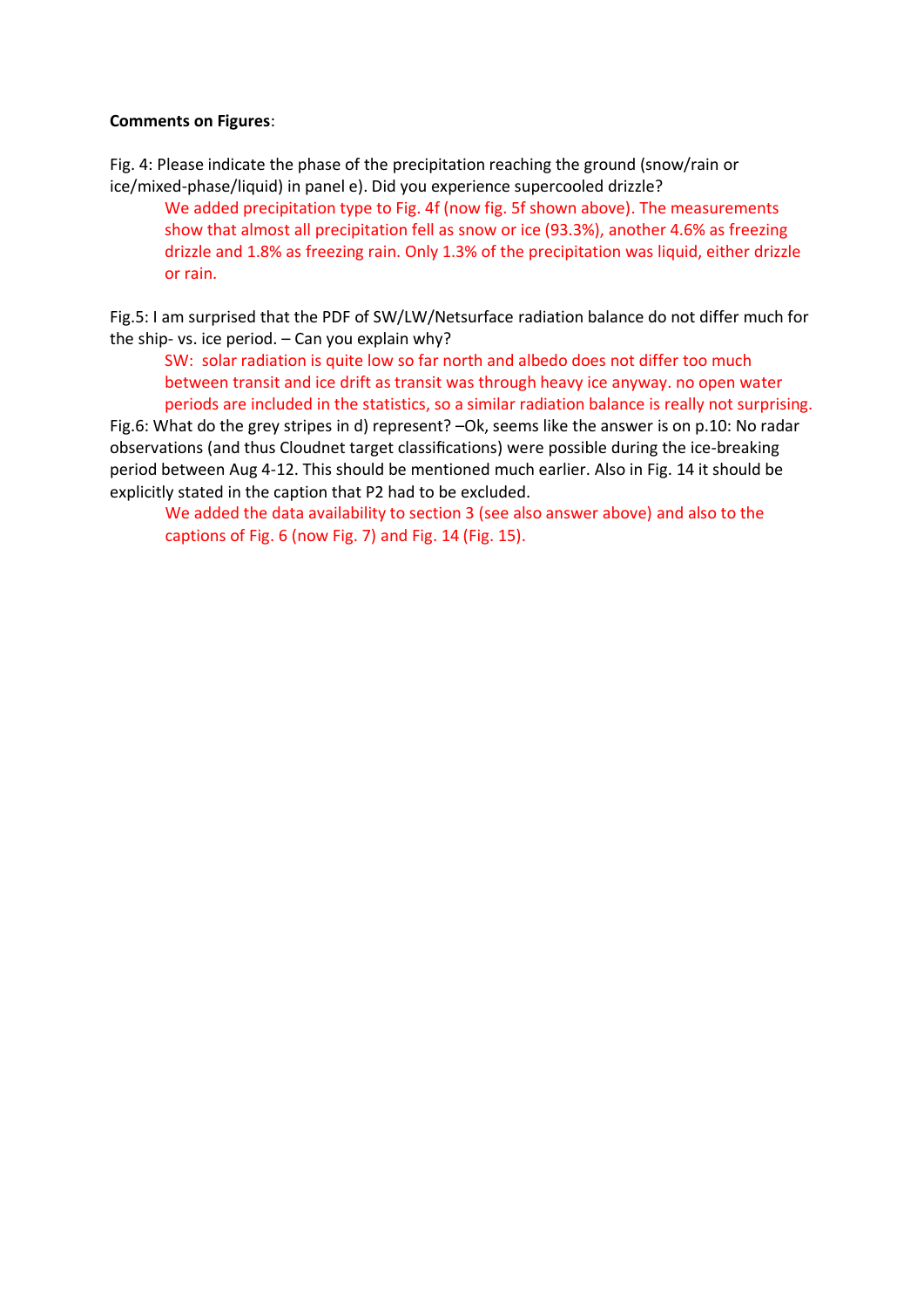# Reply to Reviewer 2

- Introduction: Nicely done. The introduction properly motivates the AO2018 deployment within the broader context of Arctic research issues that still need to be addressed by the community. It is succinct, yet manages to provide ample background information. Reviews too often focus on items that should be changed or clarified, so I wanted to take the opportunity to express positive feedback regarding the introduction.

Thank you for the positive feedback on the introduction.

- Lines 164-165: How is shortwave albedo quantitatively estimated using imagery? It is estimated by manually examining the imagery to estimate ice/water fractions and assigning an albedo value based on the area weighted average of typical albedos for ice and water.
- Line 168 and Fig. 4: How is near-surface temperature defined? Is this 2-meter temperature, or some other level?

Shown and discussed are measurements undertaken on board the ship on the  $7<sup>th</sup>$  deck (approx.. 25 m amsl). We added following explanation to the text: *Measurements of near-surface conditions undertaken on board the ship on the 7th deck (approximately 25 m above amsl) and at the foremast are shown in Fig. 5*

- Sections 4.3 and 4.4: A few sentences could benefit from simple restructuring or key comma insertions to reduce run-on sentences. Similar minor issues also appeared in other sections, but can also be rectified during final editing processes. I wanted to mention them here, though, since I found them marginally distracting. A few examples are provided below.
	- o Lines 232-233: "If no temperature inversion could be identified, the strongest stable layer:"
	- $\circ$  Lines 239-240: ": to the lowest measurement heights of the radiosonde (30m), it was classified: : :"

Thank you for the comment, we changed the sentences and went over the script, trying to improve readability in other sections as well.

- Lines 257-258: A general question regarding Cloudnet and radars employed in this campaign. The authors mention that Cloudnet does not observe 49% of fog events since the first usable radar observation is about 150m above ground level (i.e., many fog events are very shallow). Does radar sensitivity also affect fog detection statistics? Stated another way, it would be nice for the authors to advertise instrument sensitivity somewhere in the manuscript (e.g., minimum radar detectable signal).

No radar sensitivity doesn't affect fog statistics as fog occurrence statistics were gained from the visibility sensor.

- General Cloudnet question: I assume Cloudnet algorithms are only applied to scanning radar observations and not the Micro Rain Radar (MRR)? Depending on how the MRR is configured, it can provide valuable observations below 150 m. But MRR sensitivity probably will not detect fog and non-precipitating clouds.

Cloudnet is only applied to the cloud radar as non-precipitating clouds are not detected with the MRR.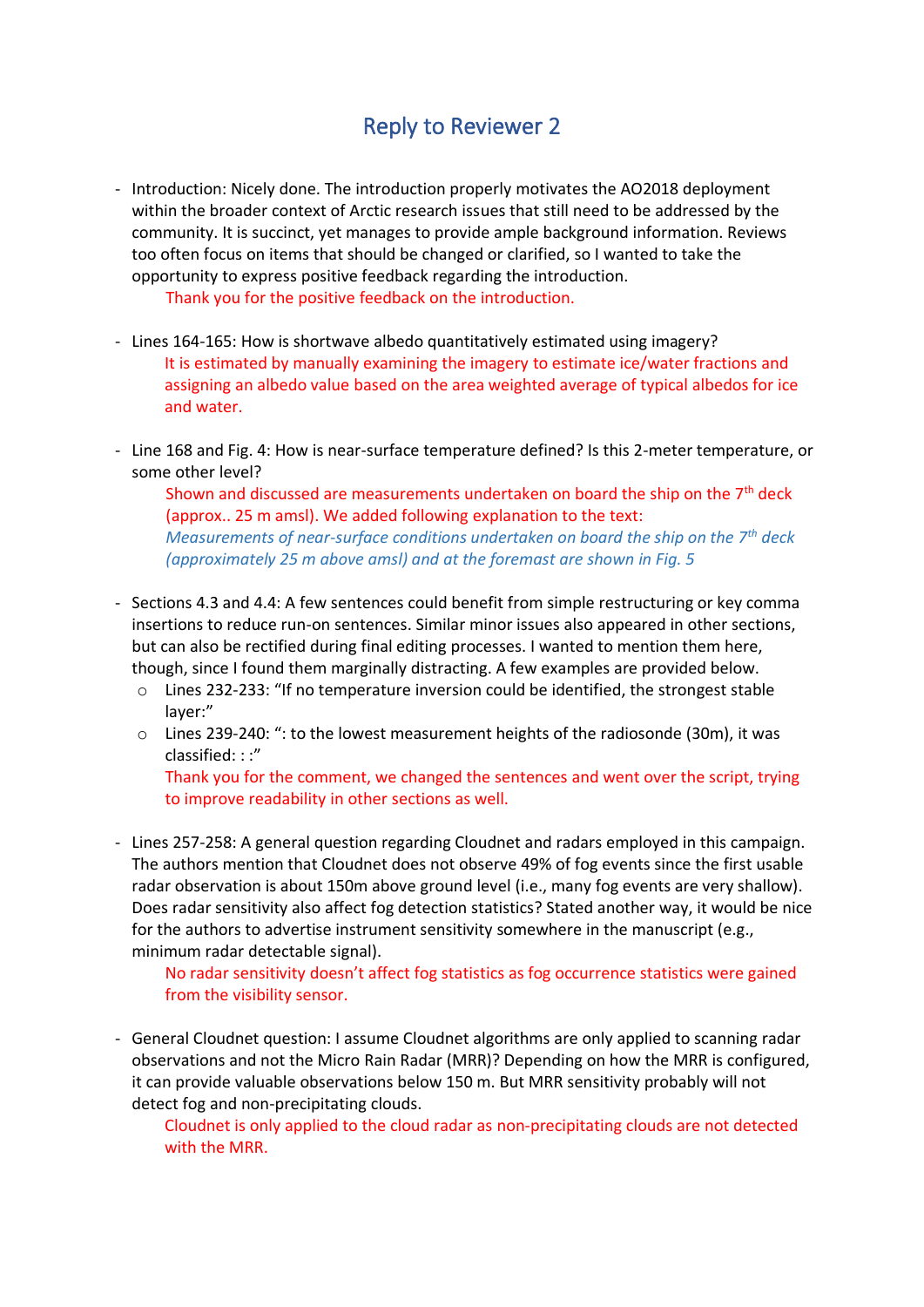- Section 4.4: How are cloud phases determined? Combined radar-lidar observations? Radar only?

Cloud phase is determined using a combined radar-lidar-radiosonde approach. Liquid clouds are defined by a high lidar backscatter and a distinct decrease after the signal. Ice is identified by radar with downward pointing vertical velocity and a dew point temperature < 0°C. The melting layer can also be identified by the radar LDR > -15dB. This is all documented in the cloudnet papers & user documentation, referenced, and the literature upon which Cloudnet is based. In our opinion a detailed discussion is out of place in this paper.

- Lines 332-334 and a few other locations throughout the manuscript: I suggest economizing wording and removing nominalisations to improve readability. I definitely do not want to completely alter the authors' voice, but simple changes like the following will be impactful: "Equivalent potential temperature profiles are strongly stratified in the lowest 150 m,  $::::"$ 

We rephrased the sentence and tried to improve other sentences as well. We hope readability has improved now.

- Section 6: This is an important section. I found myself begging for comparisons to previous research when results were presented in earlier sections. In hindsight, though, I like how the authors refrained from comparing to previous studies until this discussion like section. It serves as a nice overall summary that effectively complements the conclusions. Thank you for the comment.
- Conclusion: I like how the last paragraph begins, but I somehow feel that it ends in a disappointing fashion. It feels: : :.incomplete? I am not sure how to properly describe it. Maybe ending with a strong statement about how observations can help answer the lingering question of increasing Arctic cyclone activity shown by reanalyses? Simply swapping the second and third sentences might help, with an appropriate bridge that connects the first and second sentences. Something like "For instance, reanalysis data indicates an increase: : :: : :". Then relate the observations from the current study and need for continued observations to definitively answer this outstanding scientific question. The manuscript will not suffer tremendously if the last paragraph is not altered, but I encourage the authors to concoct a more impactful ending paragraph.

We have followed this advice and changed the conclusion. We hope it is now more satisfying. This is the new conclusion paragraph:

*Overall, the meteorological results from AO2018 summarised here provide a guide for further investigation. For instance, reanalysis data already shows an increase of Arctic cyclone activity during the second half of the twentieth century (Zhang et al., 2004) and global and regional climate models suggest a further increase of cyclone activity during summer over the Central Arctic by the end of the 21st century (Orsolini and Sorteberg, 2009; Nishii et al., 2015; Akperov et al., 2019). This study shows that strong cyclonic activity is associated with changes of the thermodynamic structure, the cloud types and the vertical cloud distribution compared to previous results. It raises the question of whether this was an exceptional year or if these changes are representative of climatological change in Arctic summer atmospheric conditions.*